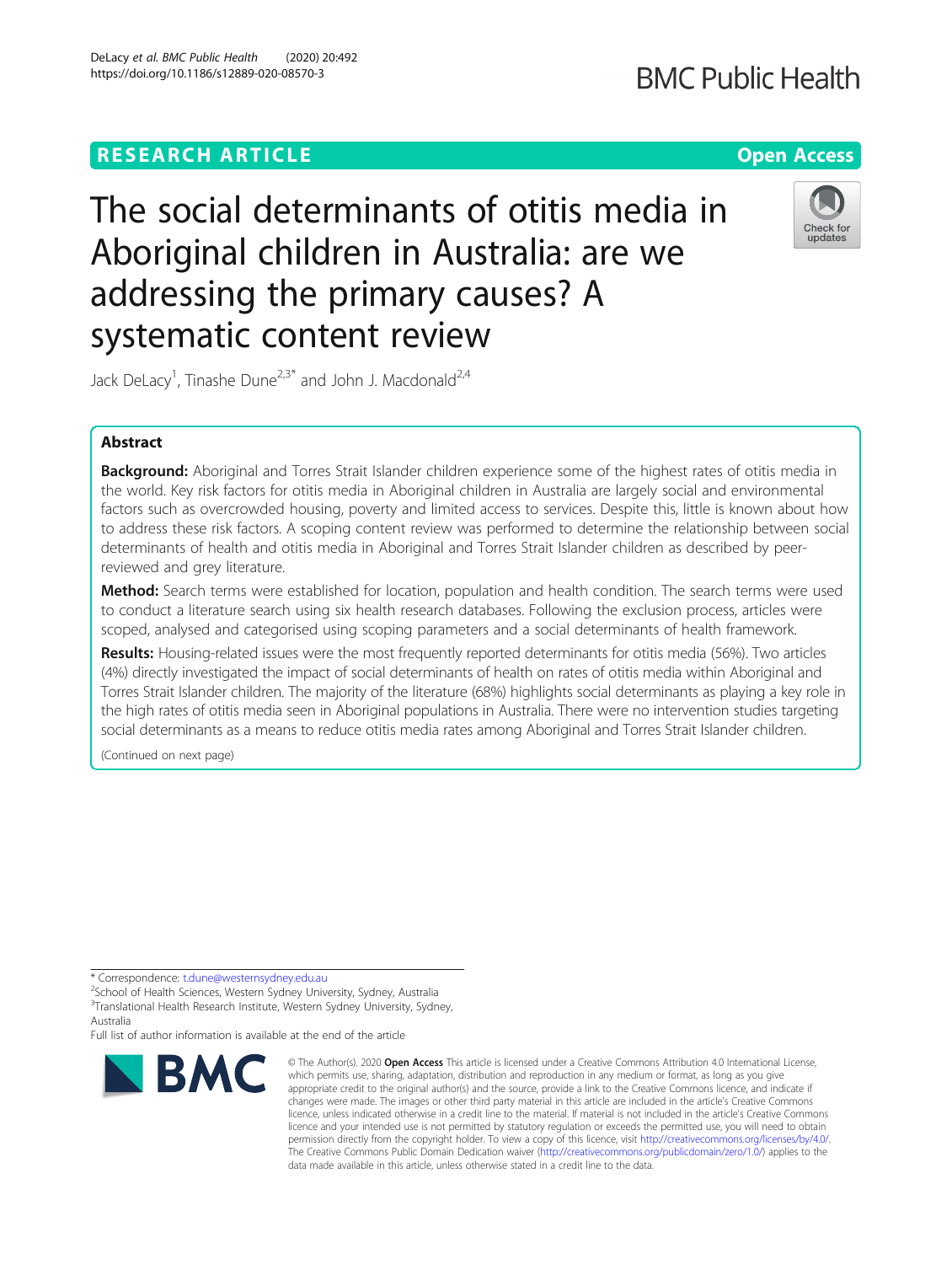# (Continued from previous page)

**Conclusions:** This review identifies a disconnect between otitis media drivers and the focus of public health interventions within Aboriginal and Torres Strait Islander populations. Despite consensus that social determinants play a key role in the high rates of otitis media in Aboriginal and Torres Strait Islander children, the majority of intervention studies within the literature are focussed on biomedical approaches such as research on vaccines and antibiotics. This review highlights the need for otitis media intervention studies to shift away from a purely biomedical model and toward investigating the underlying social determinants of health. By shifting interventions upstream, otitis media rates may decrease within Aboriginal and Torres Strait Islander children, as focus is shifted away from a treatment-focussed model and toward a more preventative model.

Keywords: Otitis media, Ear disease, Hearing, Social determinants of health, Aboriginal and Torres Strait islander, Aboriginal, Indigenous, Children, Australia

## Background

Otitis media (OM) is one of the leading causes of disease among Aboriginal and Torres Strait Islander (hereafter referred to as Aboriginal) children [[1,](#page-8-0) [2](#page-8-0)]. OM refers to inflammation and infection of the middle ear and is classified as acute OM, OM with effusion or chronic suppurative OM [[1,](#page-8-0) [3](#page-8-0)]. There are currently inadequate services to deal with ear and hearing health within Aboriginal communities and high demand for services is expected to continue in coming years [[4\]](#page-8-0). The World Health Organisation have identified OM in its various forms as a major health issue for Aboriginal children, despite the fact that OM is preventable and treatable, and is far less common for non-Aboriginal children in Australia [\[1\]](#page-8-0). The gap in prevalence of OM between Aboriginal and non-Aboriginal children has consistently been associated with social determinants, particularly housing-related issues [[2](#page-8-0)–[8\]](#page-8-0). OM can impact upon educational outcomes and employability for Aboriginal people who are more likely to be socially and economically disadvantaged than non-Aboriginal Australians [[5\]](#page-8-0).

Key risk factors for OM in Aboriginal children include overcrowded housing, poor housing conditions, exposure to tobacco smoke, malnutrition, socioeconomic disadvantage and limited access to services [\[2](#page-8-0)–[8](#page-8-0)]. Aboriginal children experience OM at similar rates, frequency and severity as children living in developing nations, despite the overall high standard of living in Australia [\[9,](#page-8-0) [10](#page-8-0)]. The prevalence of OM in some Aboriginal communities is close to 10 times higher than the 4% identified by The World Health Organisation as being a serious public health problem requiring urgent attention [\[2\]](#page-8-0). This puts Aboriginal children as one of the most at risk populations for OM in the world [[3](#page-8-0), [11](#page-8-0)].

Significant health gaps have persisted in Aboriginal populations since the British invaded Australia in 1788 [\[6](#page-8-0), [10](#page-8-0)]. These health gaps are highlighted by the gap in lifeexpectancy between Aboriginal and non-Aboriginal Australians, with Aboriginal children born between 2010 and 2012 expected to live 10.05 years younger than non-Aboriginal children [\[12\]](#page-8-0). Furthermore, social and economic disadvantage have been underscored as significant contributing factors to these poor health outcomes [[7](#page-8-0)]. Therefore, social determinants of OM in Aboriginal children need to be better understood in light of evidence supporting the impact of poor housing, exposure to tobacco smoke and socioeconomic disadvantage on the prevalence and persistence of OM in Aboriginal children.

This review aims to identify how social determinants are addressed in grey and peer-reviewed literature, regarding drivers of OM and proposed interventions aimed at minimising the health burden of OM among Aboriginal children. This review aims to identify gaps in the literature and guide further research, policy development and service provision.

# Methods

Given the broad nature of the research objective, a scoping content review was conducted to explore available research, to evaluate the need for further investigation, to describe key themes and to identify gaps in the literature. The framework proposed by Arksey and O'Malley [[13\]](#page-8-0) for conducting a scoping content review was adapted for this study and is detailed below.

## Research question and search strategy

Initially, the research objective was established through preliminary review of the literature and discussion between the research team. Following the establishment of the research objective, the search strategy was developed by implementing inclusion and exclusion criteria, and keywords (see Table [1\)](#page-2-0). The location was limited to Australia, the included literature was limited to English only and no time constraints were placed on the date of publication. The population of focus was established by two criteria: individuals of Australian Aboriginal identity and children aged 12 years old or younger. Health condition terms related to OM and ear disease. Literature type included peer-reviewed and grey literature.

The literature search was conducted in April 2017. Keywords were established and agreed upon by the research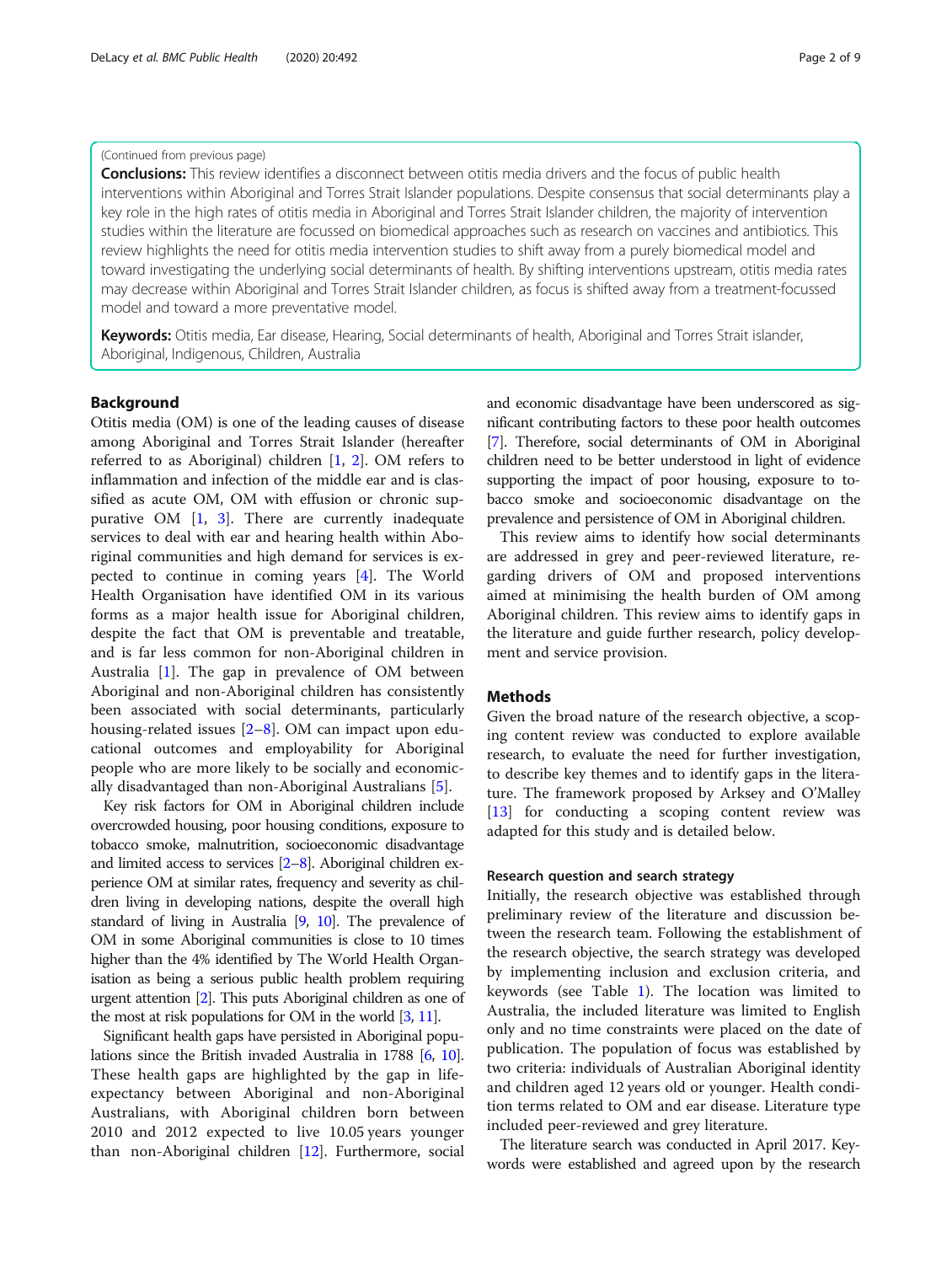## <span id="page-2-0"></span>Table 1 Search Strategy and Keywords

| Parameters              | Inclusion                                                                                                                                                               | Exclusion                                                                                      | Keywords                                                                                                                                                                                                                                                                                                             |
|-------------------------|-------------------------------------------------------------------------------------------------------------------------------------------------------------------------|------------------------------------------------------------------------------------------------|----------------------------------------------------------------------------------------------------------------------------------------------------------------------------------------------------------------------------------------------------------------------------------------------------------------------|
| Location                | Australia                                                                                                                                                               | Outside Australia                                                                              | (Abstract)<br>Australia OR "New South Wales" OR<br>NSW OR Oueensland OR OLD OR<br>Victoria OR VIC OR Tasmania OR TAS<br>OR Adelaide OR "Northern Territory"<br>OR NT OR "Western Australia" OR WA                                                                                                                    |
| Language                | English                                                                                                                                                                 | Not written in English                                                                         | Select for English only                                                                                                                                                                                                                                                                                              |
| Time                    | Any                                                                                                                                                                     | None                                                                                           | N/A                                                                                                                                                                                                                                                                                                                  |
| Population              | Aboriginal and Torres Strait<br>Islander Children/Aboriginal<br>Children 0-12 years old in<br>Australia.                                                                | Non-Aboriginal Australians of any<br>age or Aboriginal individuals older<br>than 12 years old. | (Title)<br>Aborigin <sup>a</sup> OR "Torres Strait Islander"<br>OR "Indigenous Australian" OR<br>"Native Australian"<br><b>AND</b><br>Child <sup>a</sup> OR Infant <sup>a</sup> OR Infancy OR<br>Kid <sup>a</sup> OR Neonate <sup>a</sup> OR Toddler <sup>a</sup> OR<br>Baby OR Babies OR Pediatric OR<br>Paediatric |
| <b>Health condition</b> | Otitis media and ear<br>disease-related pathology                                                                                                                       | Not concerned with otitis media or<br>ear-disease-related pathology                            | (Title)<br>"Otitis media" OR "Middle ear"<br>OR "glue ear" OR "ear infection"<br>OR Ear OR Hearing OR "bulging<br>eardrum"                                                                                                                                                                                           |
| Literature type         | Published primary research<br>and grey literature (including<br>qualitative, quantitative and<br>mixed method design)<br>included in databases indicated <sup>a</sup> . | Published literature not included<br>in the databases indicated.                               | N/A                                                                                                                                                                                                                                                                                                                  |

#### Google Scholar Modified Search

1. Australia AND Aborigin<sup>a</sup> OR "Torres Strait Islander" OR "Indigenous Australian" OR "Native Australian" AND Child<sup>a</sup> OR Infant<sup>a</sup> OR Infancy OR Kid<sup>a</sup> OR Neonate<sup>a</sup> OR Toddler<sup>a</sup> OR Baby OR Babies OR Pediatric OR Paediatric AND "bulging eardrum"

2. Australia AND Aborigin<sup>a</sup> OR "Torres Strait Islander" OR "Indigenous Australian" OR "Native Australian" AND Child<sup>a</sup> OR Infant<sup>a</sup> OR Infancy OR Kid<sup>a</sup> OR Neonate<sup>a</sup> OR Toddler<sup>a</sup> OR Baby OR Babies OR Pediatric OR Paediatric AND "Otitis media"

3. Australia AND Aborigin<sup>a</sup> OR "Torres Strait Islander" OR "Indigenous Australian" OR "Native Australian" AND Child<sup>a</sup> OR Infant<sup>a</sup> OR Infancy OR Kid<sup>a</sup> OR Neonate<sup>a</sup> OR Toddler<sup>a</sup> OR Baby OR Babies OR Pediatric OR Paediatric AND "Middle ear"

4. Australia AND Aborigin<sup>a</sup> OR "Torres Strait Islander" OR "Indigenous Australian" OR "Native Australian" AND Child<sup>a</sup> OR Infant<sup>a</sup> OR Infancy OR Kid<sup>a</sup> OR Neonate<sup>a</sup> OR Toddler<sup>a</sup> OR Baby OR Babies OR Pediatric OR Paediatric AND "ear infection"

5. Australia AND Aborigin<sup>a</sup> OR "Torres Strait Islander" OR "Indigenous Australian" OR "Native Australian" AND Child<sup>a</sup> OR Infant<sup>a</sup> OR Infancy OR Kid<sup>a</sup> OR Neonate<sup>a</sup> OR Toddler<sup>a</sup> OR Baby OR Babies OR Pediatric OR Paediatric AND "glue ear"

aDatabases: PubMed, ProQuest, Scopus, Informit, Medline and Google Scholar

team with the assistance of university library staff for the parameters: location, population and health condition. The selected databases were chosen upon consensus and the search was conducted independently by each research team member and the assisting librarian to limit bias. Boolean operators were applied in the literature search within PubMed, ProQuest, Scopus, Informit, Medline and Google Scholar. For the Google Scholar literature search, multiple searches were conducted due to search box restrictions (see Table 1). Location keywords were substituted by selecting results from Australia only and each of the OM-related terms were searched for separately. The population keywords were searched with Boolean operators consistent with other database searches and is detailed in Table 1.

# Selecting literature

The first step in selecting the literature was to exclude any duplicate papers. This was done using

EndNote (electronic referencing software). Google Scholar results were limited to the first two pages, given the large number of results yielded and time constraints for conducting the literature search. An Excel spreadsheet was created to categorise the literature based on the following parameters: author, title, year, within Australia, 'Aboriginal-related term', 'OMrelated term' and full text available. The literature was then systematically evaluated based on these criteria and included or excluded accordingly. Where there was any uncertainty regarding the suitability of an article, consensus on whether to include the article(s) was reached by the research team.

## Collating, Analysing and reporting results

Following selection of the included literature, two separate Excel spreadsheets were created to analyse and report the results. One spreadsheet contained the peer-reviewed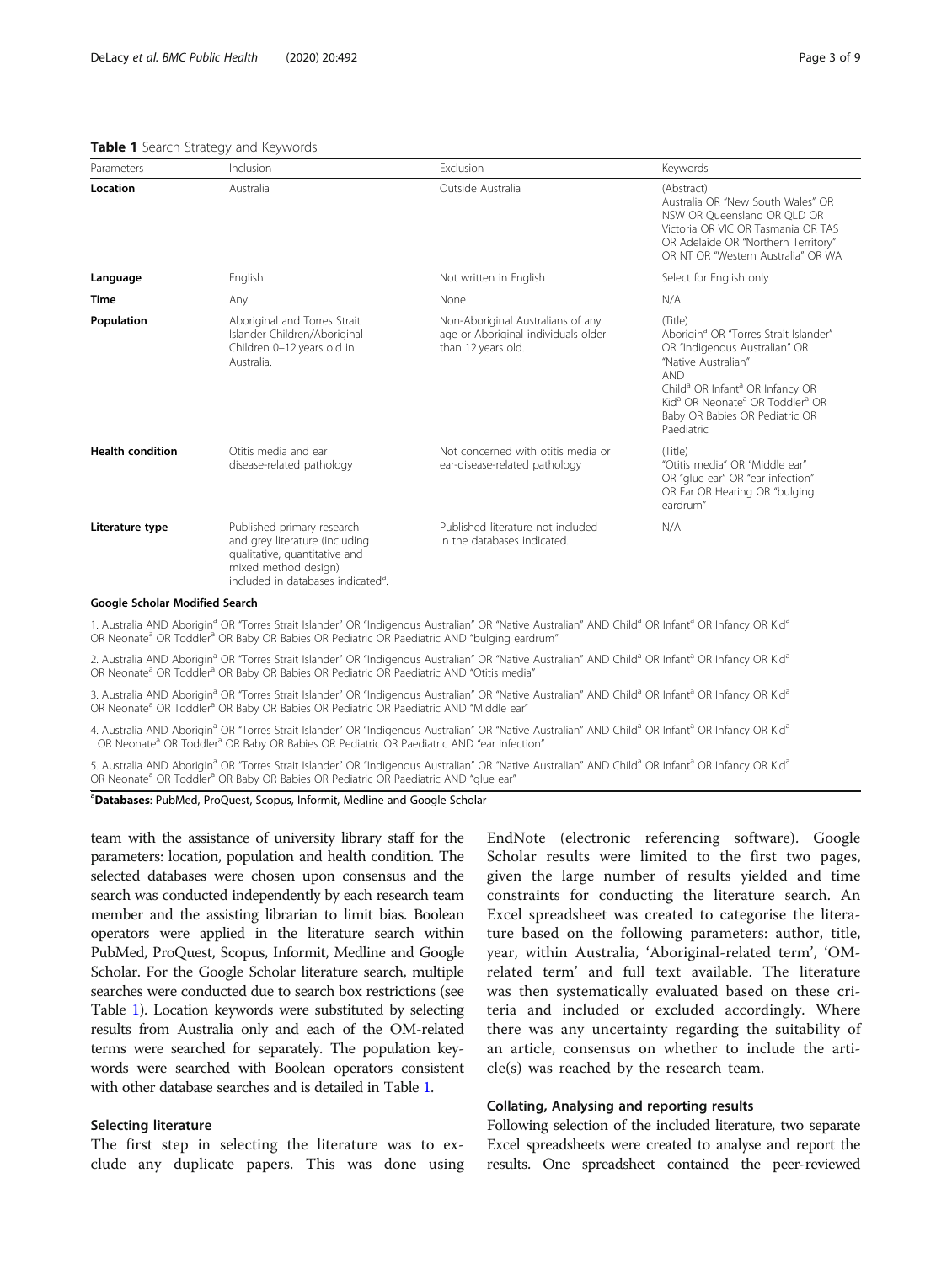literature and the other contained the grey literature. The articles were systematically analysed based on the following parameters: 'are social determinants mentioned?', 'what section are social determinants mentioned?', 'what social determinants are mentioned?', 'are social determinants mentioned as drivers of OM?', 'are social determinants discussed in regards to interventions for OM?', 'what is discussed in regards to future directions?', 'are interventions related to social determinants or mentioned but not fundamental to the discussion or conclusion?', and 'are social determinants related to one of three key areas of the Aboriginal and Torres Strait Islander social determinants of health framework?'- adapted from Department of Health and Ageing (Health*InfoNet*) [\[14\]](#page-8-0), as shown in Fig. 1.

# Results

The literature search was conducted using six specified databases and the exclusion process is detailed in Fig. [2](#page-4-0). The search yielded 186 results, 69 duplicates were excluded and a further 19 articles were excluded based on location of the studies. 98 articles were screened by title and article type, with 47 excluded based on irrelevance of the title and one article was excluded due to the article type (unpublished thesis). Following the screening process, 50 articles were included in the study. Of the 50 included articles, 40 were peer-reviewed and 10 were grey literature articles.

# Drivers and intervention

Following the exclusion process, the included literature was evaluated by how OM related social determinants were addressed. 34 (68%) peer-reviewed and grey articles were



identified as discussing social determinants, with 17 (34%) discussing social determinants as a significant factor for driving the high rates of OM and 17 (34%) articles identifying the need to address social determinants to reduce the high rates of OM in Aboriginal children. Of the 17 articles that discuss social determinants as important for OM management, 11 articles did not discuss this in detail - these articles did not provide specific recommendation or evidence for further research and policy development. For example, Sparrow et al. [\[15\]](#page-8-0) (p14) state "the key to improving chronic middle ear disease must be by addressing living standards and general health". Although this type of statement is true and does acknowledge an important issue, the article does not pursue this theme further.

Further evaluation of the literature revealed that 16 (32%) articles did not mention social determinants at all, with four articles (8%) providing analysis of social determinants of OM. These four articles presented social determinants as key priority areas for future intervention and provided supported recommendations to help address social determinants linked to OM. For example, Jacoby et al.  $[16]$  $[16]$  (p602) state "there is a need for more input by Indigenous Australians in developing programs, increased funding and improved access to nicotine replacement therapy". Lastly, the most significant finding was that despite the majority (68%) of the literature discussing social determinants as impacting the presence of OM in Aboriginal children, there were no studies within the literature that proposed or investigated a social determinants-focussed intervention.

# Aboriginal and Torres Strait islander social determinants of health framework

In addition to the social determinants-related scoping criteria, the literature was comprehensively assessed using the 'Social determinants framework for Aboriginal and Torres Strait Islander health'. [\[14\]](#page-8-0) The social determinants of health framework identifies three key areas of health for Aboriginal populations, with the literature addressing 'housing, employment, education and income' most frequently (32%) in relation to high rates of OM in Aboriginal children. 'Community involvement, social networks and family support' were discussed by few articles (16%) and even fewer mentioned 'culture, history and connection to land' (8%). Moreover, over 50% of the peer-reviewed articles  $(n = 22)$  did not address any of the three key areas of the social determinants of health framework.

# Social determinants

Housing-related social determinants were reported most frequently within the literature, with 28 (56%) reports of housing related risk factors for OM (18 specifically related to overcrowded housing). The next most frequently discussed social determinant was exposure to tobacco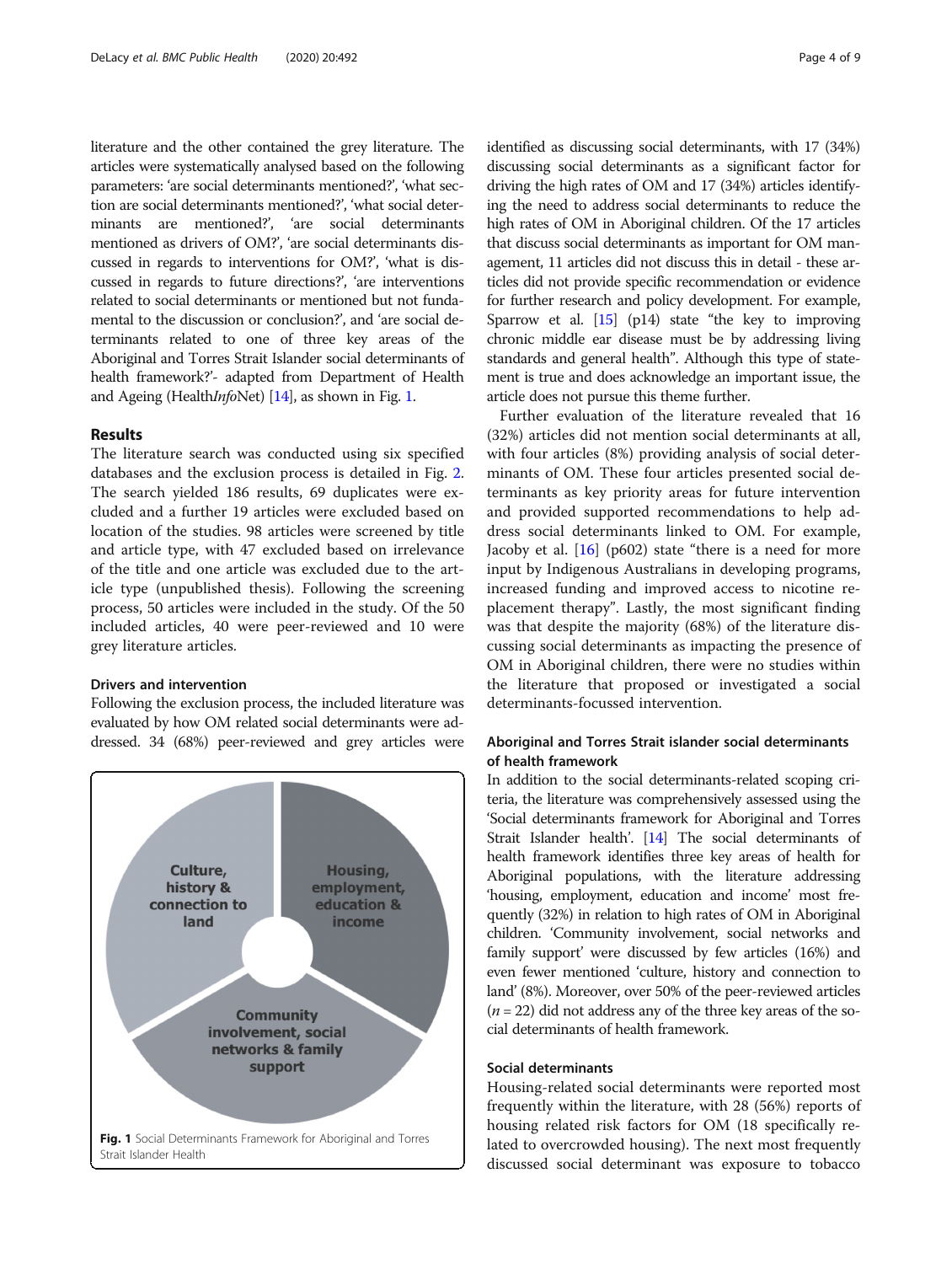<span id="page-4-0"></span>

smoke, with 11 articles (22%) discussing this as a significant determinant for OM. Low socioeconomic status, low income and poverty (20%), access to services (18%), hygiene (16%), and education of the primary caregiver (14%) were among the most frequently mentioned determinants. Other reported determinants for OM were employment status and employment opportunities (12%), nutrition (12%), community involvement in service provision and planning (6%), and cultural and language differences ( $n = 4$ ). Sun et al. [\[17\]](#page-8-0) (p8) explain that improved housing for Aboriginal populations is desperately needed, as "overcrowding is the single most important and most consistent risk factor for upper respiratory tract carriage (presence of bacteria), and consequently, the development of OM in Indigenous children". It is therefore important to note, that of the 40 peerreviewed articles, only Jacoby et al. [[18](#page-8-0)] examined overcrowded housing and its impact on OM associated bacterial carriage. Jacoby et al. [[18](#page-8-0)] provide thorough analysis on aspects of overcrowding, such as the number of adults, children and rooms within a household and its impact on OM occurrence. More specifically, the greater

the number of people, the greater the number of children and the fewer rooms within a house, the greater the risk of developing OM  $[18]$  $[18]$ . Unfortunately, this article did not identify any means to address these issues and only highlights the seriousness of the housing problems faced by many Aboriginal communities.

# Future directions

A detailed analysis was performed on what recommendations were made in the literature (i.e. review of the recommended approaches to the management of OM in Aboriginal children). 31 (62%) of the peer-reviewed and grey articles did not discuss social determinants in future directions at all. 23 articles (46%) primarily recommended further research into antibiotic treatment and vaccine development, and the need for greater understanding of OM associated bacterial carriage. Five (10%) articles presented detailed recommendations for future research and policy development intended to address social determinants to reduce the high rates of OM in Aboriginal children.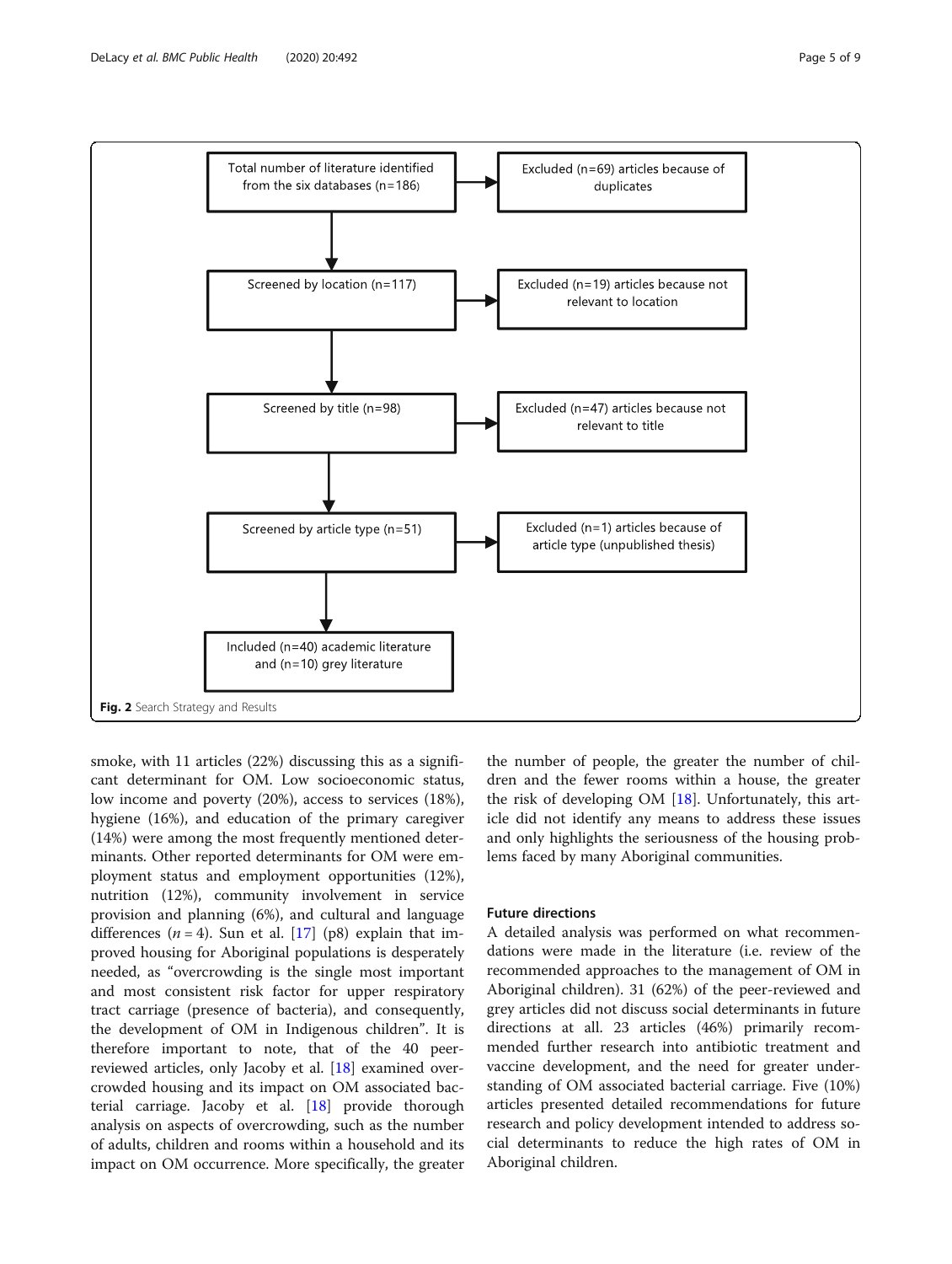# **Discussion**

OM is one of the leading causes of preventable disease amongst Aboriginal children, and has been determined by The World Health Organisation to be a serious public health issue requiring urgent attention [\[1](#page-8-0)–[3](#page-8-0), [11](#page-8-0)]. OM primarily occurs during developmental years and can drastically impact upon speech and language development, which is likely to influence educational outcomes and prospective employability- precursors to potentially life-long socioeconomic disadvantage and poverty [[5](#page-8-0)].

This study identifies how social determinants are addressed within grey and peer-reviewed literature, and summarises the primary determinants reported to be associated with OM and management recommendations within the literature. This study highlights gaps between factors reported to be associated with OM and recommended interventions within the literature. Given the significance of this gap, further research aimed at understanding social determinants associated with OM and identifying more effective management of the social determinants of OM within Aboriginal children is warranted. Furthermore, the inter-related nature of the social determinants of health is emphasised throughout this paper and helps to underline the challenge that an exclusively biomedical model poses in addressing specific aetiology [\[19\]](#page-8-0).(p73–74)

Notably, a shift in approaches to manage OM is desperately needed, in conjunction with further research to better understand the relationship between the social determinants of health and risk of OM in Aboriginal populations. This review demonstrates that there is an imbalanced research focus towards biomedical approaches in contrast to improving our understanding about how to address key social determinants contributing to high rates of OM in Aboriginal children. Using the social determinants of health framework, this review has identified significant shortcomings within the literature and the current public health management of OM in Aboriginal children. The social determinants of health framework used within this study identifies three key areas of Aboriginal health that are largely neglected by the available grey and peer-reviewed literature in relation to OM management. Although the literature mentions various social determinants that are consistent with the framework (e.g. housing, education, employment, community engagement, culture and history), none of the included articles evaluated these key areas of Aboriginal health with the objective to establish effective social, environmental, political or cultural-focussed interventions for OM. Further, the key social determinants of OM can be argued to stem from the persistent social, economic and cultural discrimination experienced by Aboriginal populations. Through evaluation using the social determinants of health framework, this review highlights the need to preserve Aboriginal culture, strengthen Aboriginal self-determination, respect and support Aboriginal connection to land, empower Aboriginal communities, improve education and employment opportunities for Aboriginal people, and address poor housing conditions and overcrowding within Aboriginal communities. Importantly, one of the most significant and achievable goals should be to ensure the adoption of co-creation and a decolonised approach to ear health research, and health research more broadly, in Aboriginal populations. Aboriginal self-determination and services that are embedded within community are key to improving the management of OM within Aboriginal populations [\[20](#page-8-0)]. Such an approach is needed to help ensure success of public health programmes and services aimed at reducing the risk of OM in early life, and consequently helping to eliminate the cycle of disadvantage that contributes to social determinants driving ill-health across the life-course. Measurement of such targets should be done through formal and informal consultation with community at each step of the research process. There is growing acknowledgement within the literature that the current empirical research paradigm should adopt co-creation and qualitative research methods, in conjunction with quantitative methodology, to ensure successful research and research translation within Aboriginal communities [\[20\]](#page-8-0). Furthermore, recognising Aboriginal people as experts of their communities is vital to ensure successful planning, development, implementation and evaluation of health research and health approaches within Aboriginal contexts.

The most evident theme arising from this review was the importance of the home environment, with housingrelated determinants reported almost three times more than the next most frequently reported risk factor. Despite acknowledgement of the association between housing and the prevalence of OM in Aboriginal children, there were no intervention studies within the reviewed literature that investigated how to effectively address the issue of housing in Aboriginal populations. Exposure to cigarette smoke and poor hygiene were not directly acknowledged as relating to housing within this review. However, these risk factors are likely to be influenced to some degree by the home environment, given the relatively high rates of smoking within the home in Aboriginal populations  $[15, 16]$  $[15, 16]$  $[15, 16]$  $[15, 16]$  $[15, 16]$ . It is therefore evident, that addressing the home environment is fundamental to adequately manage OM in Aboriginal populations. Moreover, further research into housing as a determinant of OM and as a means for intervention is desperately needed, given the lack of information available to adequately deal with this area of Aboriginal health. Addressing housing issues in Aboriginal communities is a complex issue, particularly when considering the importance of connection to land in contrast with the importance of the physical structure itself. It can be said that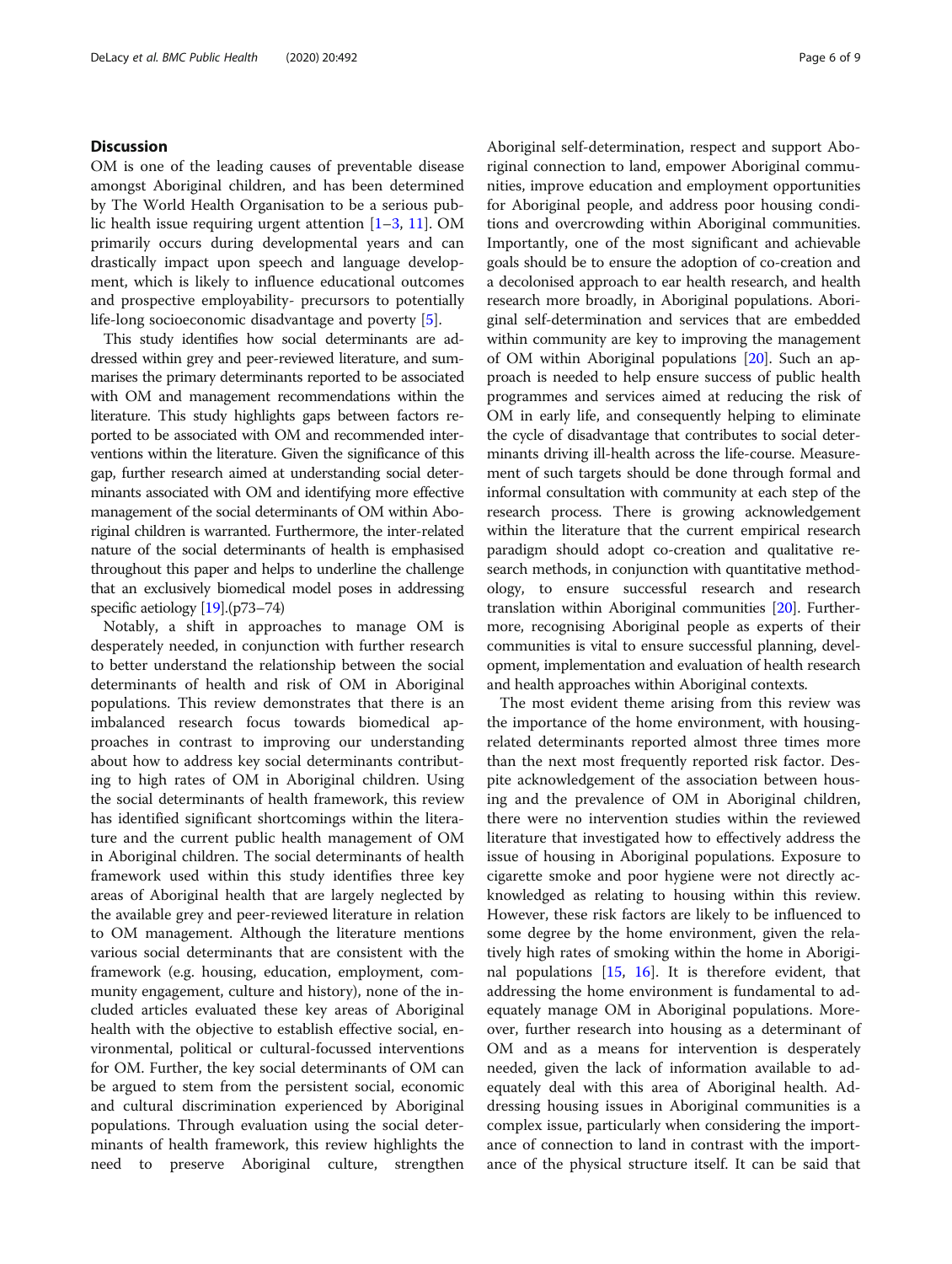the efforts of government housing programmes have been heavily focussed on the logistics. For example, funding and physical infrastructure, with little acknowledgement of the need to develop culturally appropriate housing policies and pathways [\[21](#page-8-0)]. (p207) Carson et al. [[21\]](#page-8-0) (p219) stress the lack of intervention studies that link housing to Aboriginal health outcomes and the ability to develop policy is limited as a result. The lack of intervention studies is also highlighted by this review, as no intervention studies looking at social determinants and Aboriginal health outcomes were identified within the literature. Intervention studies are crucial for policy development and although remoteness, and political and social barriers exist for improving housing and infrastructure in Aboriginal communities [\[21](#page-8-0)], a shift in focus towards more culturally appropriate housing policy and provision is urgently needed.

Exposure to tobacco smoke is consistently reported as a key contributing factor for Aboriginal children developing OM. Aboriginal children who are exposed to tobacco smoke in the home and who do not attend day-care have been suggested to be at greatest risk of developing OM [ $18$ ]. This is not to say that home-care by parents and family is problematic. However, given the relatively high rates of smoking within the home environment [\[18](#page-8-0)], it is an important issue for consideration. Jacoby et al. [\[18](#page-8-0)] suggest that children who are exposed to tobacco smoke in the home who also attend day-care may be at lower risk of developing OM, presumably because the time spent at daycare means less time exposed to tobacco smoke in the home. However, day-care attendance has previously been associated with a greater risk of OM, and further research may help to explain this relationship. Moreover, this inconsistent research helps to highlight the evident gaps within the literature resulting from the long-standing narrow lens of the biomedical focus of the existing research. Furthermore, this supports calls for further investigation into the relationship of the social determinants of health and environmental factors with OM risk in Aboriginal children.

Education and employment of the primary caregiver is cited frequently as an important determinant for Aboriginal children developing OM. However, no paper within the reviewed literature discussed this any further than listing it as a significant contributing factor. It is important to highlight that low-level education and lack of employment opportunities consign many Aboriginal people to levels of poverty [[22](#page-8-0)]. (p108) Furthermore, education that excludes culture and native language has been demonstrated to adversely impact individuals by disempowering Aboriginal communities and harming the cultural identity of these communities [\[21\]](#page-8-0). Moreover, hearing loss associated with OM is likely to further disengage children within the classroom, and this is compounded by lack of engagement due to hearing loss being misconstrued as misbehaviour. It is therefore clear, that Aboriginal children face significant barriers within the classroom and highlights the need for culturally appropriate schooling, accompanied by approaches to reduce rates of OM and hearing loss. Notably, there were no papers identified within this review that comprehensively evaluated the impact of OM across the life-course, including the impact of OM on speech, language and early childhood development, which may impact educational outcomes and long-term social and emotional wellbeing.

Aboriginal community involvement is an area that requires greater emphasis and encouragement from public health promoters, policy makers and service providers. Programmes such as the 'Healthy Ears, Happy Kids', [\[9](#page-8-0)] 'Aboriginal Otitis Media Project' [\[23](#page-8-0)], 'Hearing, Ear Health and Language Services' ('HEALS') [[24\]](#page-8-0) and 'Deadly Kids, Deadly Futures' [[25\]](#page-8-0) help to draw attention from government and non-government organisations towards the seriousness of the burden of OM in Aboriginal communities. 'HEALS' and 'Deadly Kids, Deadly Futures' have helped to demonstrate priority areas for the public health management of OM in Aboriginal communities, in addition to recommendations about key research considerations when working with Aboriginal communities. Priorities include working towards improved coordination, access and delivery of services, enhancing capacity building within communities, and Aboriginal control of research activities and translation [[24](#page-8-0), [25](#page-8-0)]. Furthermore, these programmes have helped to educate and empower Aboriginal communities and health workers to manage OM more effectively in a culturally safe way [\[9](#page-8-0), [23](#page-8-0), [24](#page-8-0)]. Given the historical marginalisation, neglect and subjugation of Aboriginal populations, empowering Aboriginal communities to manage health services, develop and implement research, and provide recommendations is essential to overcome issues of mistrust, and consequently, improve cultural access to essential services. Importantly, 'Deadly Kids, Deadly Futures', which was not identified by the systematic literature search, provides a 'social determinants model of ear and hearing health' that highlights relevant social determinants of ear health for Aboriginal children [\[25](#page-8-0)]. This model may be useful to guide future research, policy development and the development of services. However, research focussing on how to best target these social determinants is lacking. Therefore, further work is needed to advance these programmes and identify how to effectively target the underlying social determinants of OM in Aboriginal children.

Despite the lack of research about how to effectively target the social determinants of OM, there is a growing body of research regarding diversifying health approaches to better address social determinants of health more broadly. The term 'Integrated models of care' has emerged within the literature, which describes the integration of biomedical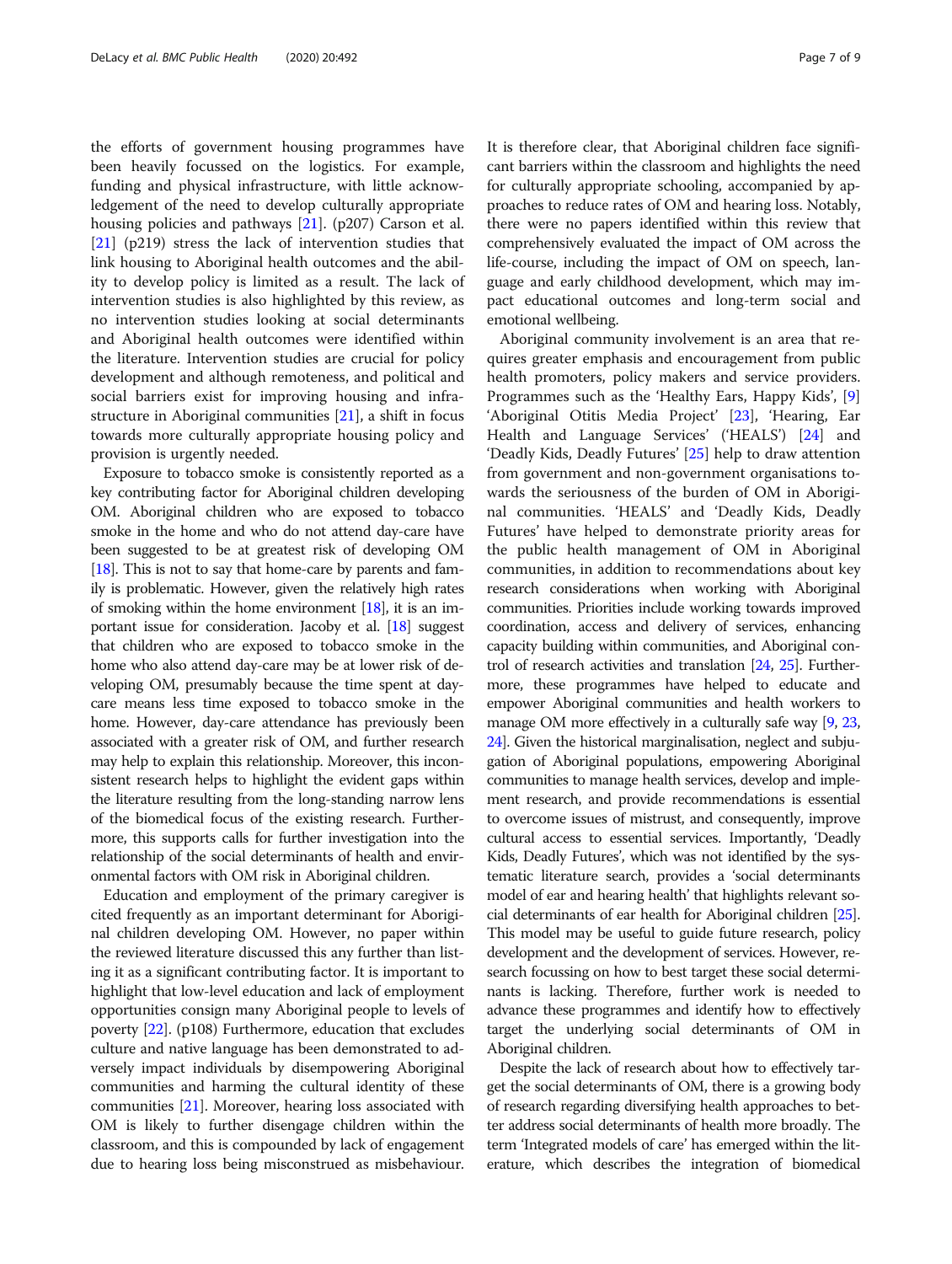services with non-medical community services (e.g. housing, employment and food insecurity services) to provide a more comprehensive approach to target underlying risk factors for ill-health [\[26\]](#page-8-0). Using a similar approach, it is recommended that tools to screen for social determinants associated with OM are developed. This will assist health workers to identify and target important social, environmental and cultural risk factors associated with OM [\[27](#page-8-0), [28](#page-8-0)]. Information obtained through this type of screening may provide health workers with relevant information to refer at-risk children to community services, in conjunction with traditional medical management, to help alleviate factors placing a child at heightened risk. This process has been referred to as 'social prescribing' and aims to broaden the often-narrow focus of biomedical intervention alone [[28](#page-8-0)]. Therefore, it is recommended that future research looks at 'integrated models of care' and 'social prescribing', and how they can be incorporated into primary care management of OM and ear disease. Additionally, service coordination is key for successful navigation of healthcare systems and referral pathways, which are often complex. By integrating a wider variety of services in the primary care of OM, such as housing or employment services, the need for coordination is particularly important to support the implementation of such models [\[24,](#page-8-0) [28\]](#page-8-0).

While this review presented a comprehensive analysis of both peer-reviewed and grey literature, this study excluded unpublished masters and doctoral theses. Despite this, findings by Vickers and Smith [[29](#page-8-0)] following review of the Cochrane Library, found only one of 878 systematic reviews included data from theses that could have significantly altered the conclusions of the 878 reviews. Moreover, there is limited benefit of including theses in systematic reviews, as they rarely influence the conclusions, and retrieving and analysing unpublished dissertations involves considerable time and effort [\[29](#page-8-0)]. The timeframe of this project also limited the number of selected databases and consequently the number of papers that were included within the study. However, 50 articles still provides comprehensive scope of the literature to enable thorough analysis, detailed explanation and well supported recommendations. Using Google Scholar presented limitations in search function, as search box options within the database meant that a modified search was needed to fulfil the specified search strategy and to remain consistent with searches performed on the other selected databases.

# Conclusion

There is overwhelming consensus within the reviewed literature that Aboriginal children experience disproportionately high rates of OM when compared to non-Aboriginal children. The high rates of OM are linked to poor housing conditions, overcrowded housing, exposure to tobacco smoke, education, and overall social and

economic disadvantage. Furthermore, there is disparity between reported risk factors of OM and current interventions aimed at reducing the burden of OM in Aboriginal populations. Current interventions are primary focussed on biomedical approaches such as investigating vaccines and antibiotics. Although vaccines and antibiotics are essential to the provision of high-quality clinical care for OM, a broader public health lens is required to address the underlying social factors reported to be driving the gap in OM rates between Aboriginal and non-Aboriginal children. It is important to mention that the Aboriginal understanding of health includes "body, mind, spirit, land, environment, custom, socioeconomic status, family and community" [[10](#page-8-0)]. (p417) This understanding of health significantly differs from mainstream models of health, which typically involves the pursuit to merely limit ill-health within individuals without considering the context of their lives  $[10]$  $[10]$ . Therefore, policy and services founded upon this restricted understanding of health is likely to be restrictive in its ability to address the much more holistic Aboriginal understanding of health, which includes how people live, work and interact with their environment, and the importance of community for the individual. In accordance with this notion, engaging communities in research design and implementation is fundamental to shift the current research paradigm. Understanding the context of Aboriginal lives is key for successful research and meaningful translation of research. Further research into how social determinants contribute to OM and what interventions may be beneficial to address OM associated social determinants in Aboriginal children is needed. Intervention studies to evaluate the benefit of culturally suitable, accessible and safe housing on rates of OM in Aboriginal communities is vital. Lastly, development of an Aboriginal ear health framework is recommended. Development of a comprehensive ear health framework requires further research, although should include information about social determinants of health screening, social prescribing, and coordinating the complex network of health and community services that may help to address underlying social determinants of OM.

## Recommendations and Future Directions

Research evaluating the association between social determinants of health and risk of OM in Aboriginal children

Research evaluating the consequences of OM across the life course

Development of a co-created social determinants of ear health framework including:

- The development of social determinants of health screening tools
- The development of a social prescribing model • The development of a service navigation and coordination model
- 

Evaluate if approaches targeting the social determinants of ear health reduce rates of OM in Aboriginal children